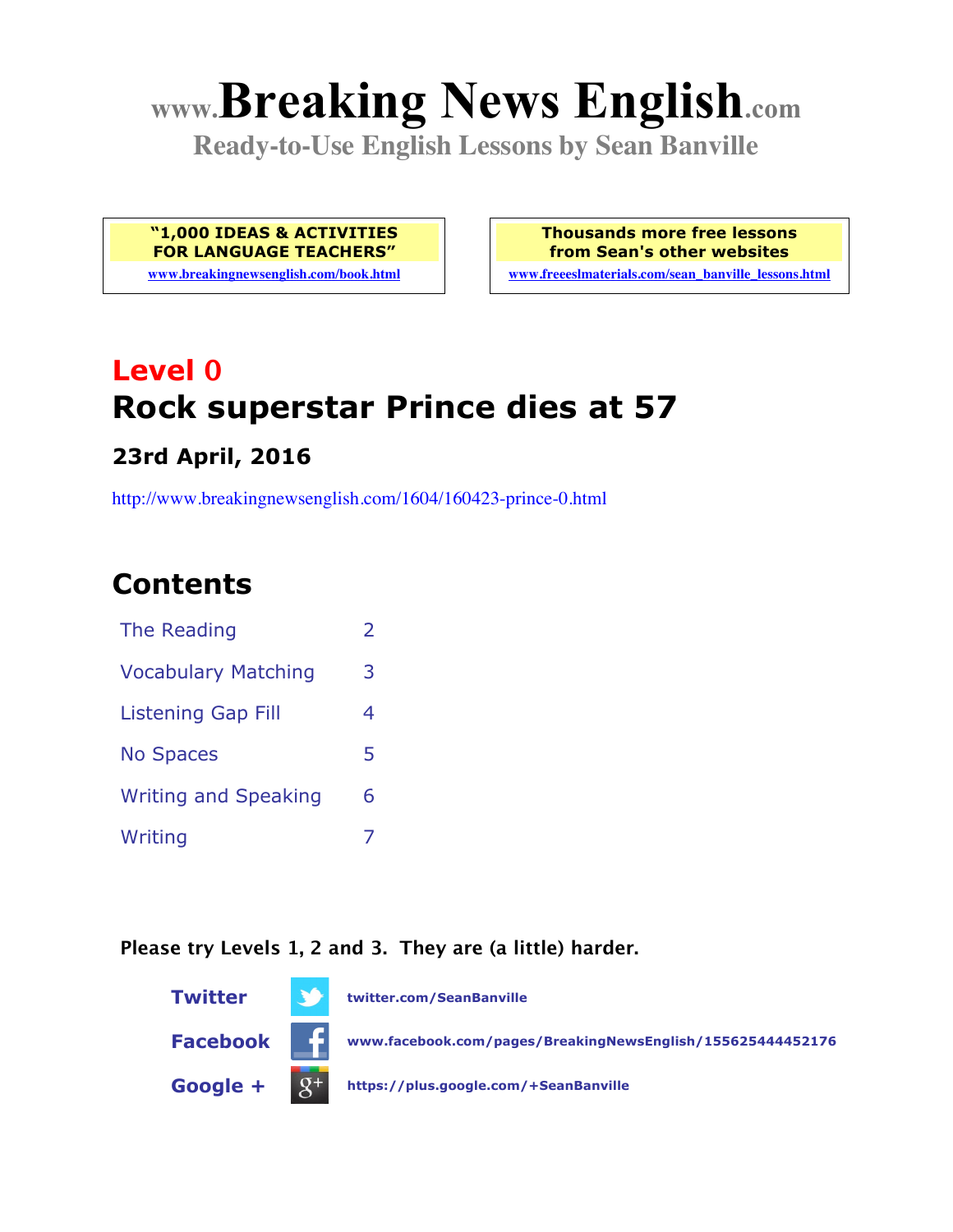# **THE READING**

From http://www.breakingnewsenglish.com/1604/160423-prince.html

The rock star Prince has died, aged 57. Last week, he went to hospital with the flu. His death has shocked the world. Madonna wrote: "He changed the world." Barack Obama called him, "one of the most gifted and prolific musicians of our time". He said Prince was, "an electrifying performer".

Prince Rogers Nelson was the son of a jazz pianist. His songs, guitar playing, and performances changed the music world. The Washington Post called him, "one of the most popular, inventive and influential recording artists". 'Rolling Stone' put Prince at number 27 on its list of the 100 Greatest Artists of All Time.

Sources: http://www.**rollingstone.com**/music/news/prince-dead-at-57-20160421 https://www.**washingtonpost.com**/news/arts-and-entertainment/wp/2016/04/21/authoritiesinvestigating-death-at-princes-paisley-park/ http://www.**nbcnews.com**/pop-culture/music/prince-iconic-purple-rain-musician-dead-57-publicistn559946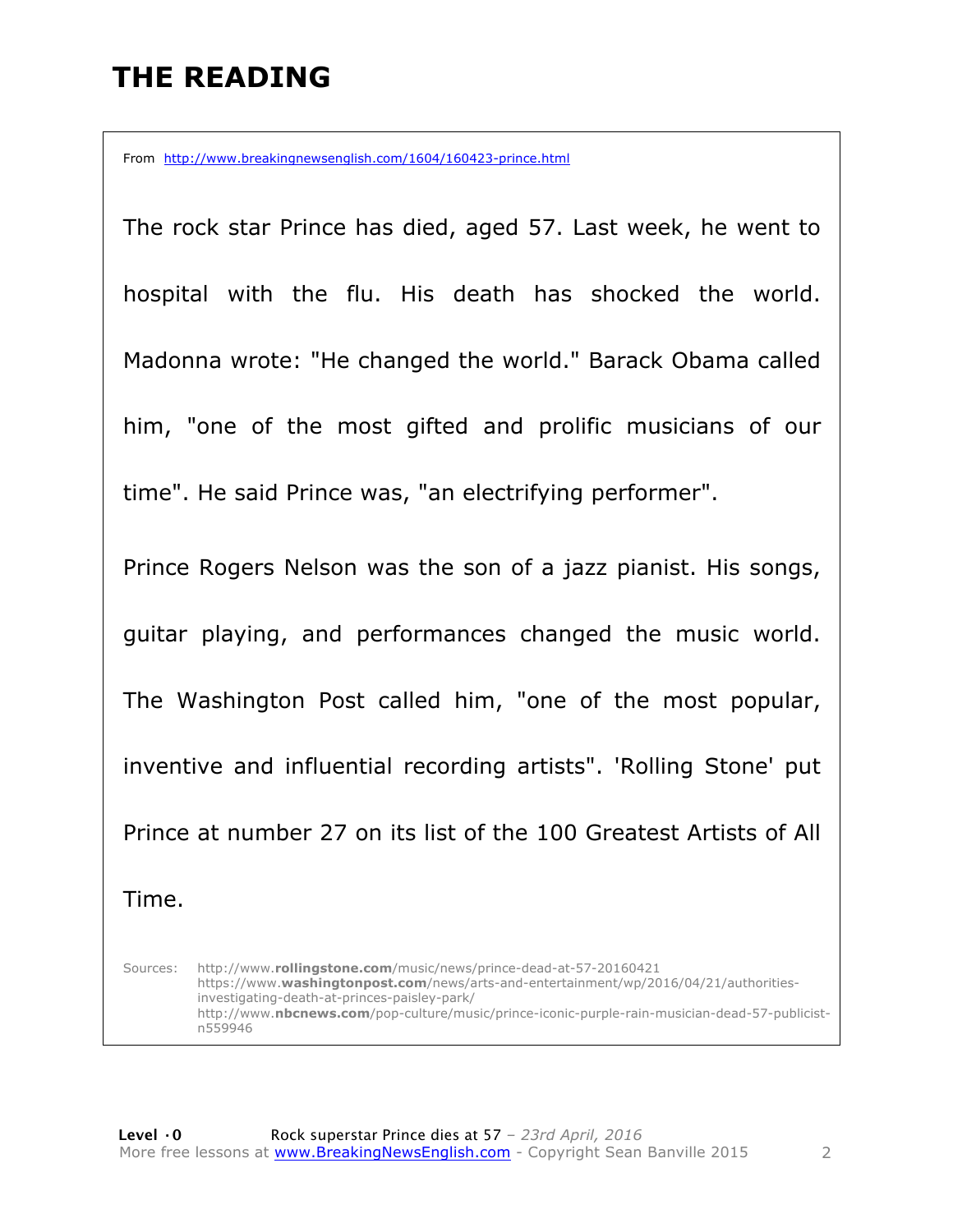# **VOCABULARY MATCHING**

From http://www.breakingnewsenglish.com/1604/160423-prince.html

#### **PARAGRAPH ONE:**

| 1. | rock                     | a. | of our time |
|----|--------------------------|----|-------------|
| 2. | Prince has died,         | b. | world       |
| 3. | he went to hospital with | c. | aged 57     |
| 4. | His death has shocked    | d. | performer   |
| 5. | He changed the           | e. | the world   |
| 6. | one of the most          | f. | star        |
| 7. | prolific musicians       | g. | the flu     |
| 8. | an electrifying          | h. | gifted      |

#### **PARAGRAPH TWO:**

| 1. | the son of a jazz          | a. | Post             |
|----|----------------------------|----|------------------|
| 2. | His songs, guitar playing, | b. | on its list      |
| 3. | changed the music          | c. | and performances |
| 4. | The Washington             | d. | of All Time      |
| 5. | one of the most            | e. | pianist          |
| 6. | influential recording      | f. | popular          |
| 7. | number 27                  | g. | world            |
| 8. | the 100 Greatest Artists   | h. | artists          |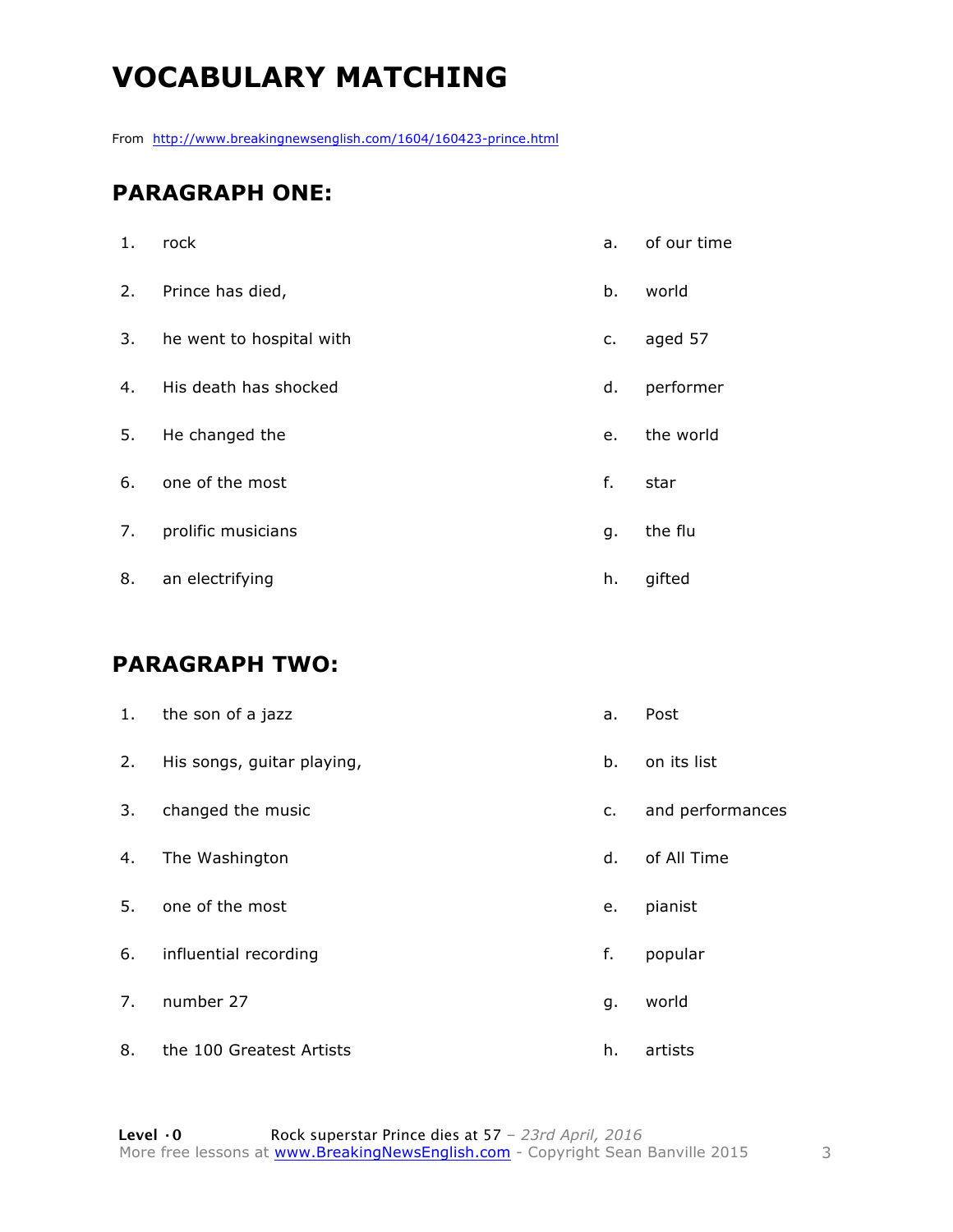# **LISTEN AND FILL IN THE GAPS**

From http://www.breakingnewsenglish.com/1604/160423-prince.html

| he went to hospital $(2)$ _______________________. His death has  |  |  |  |
|-------------------------------------------------------------------|--|--|--|
| $(3)$ _________________________. Madonna wrote: "He changed the   |  |  |  |
|                                                                   |  |  |  |
|                                                                   |  |  |  |
| Prince was, "an electrifying performer".                          |  |  |  |
|                                                                   |  |  |  |
| pianist. His songs, guitar playing, and performances              |  |  |  |
| (7) ___________________________ world. The Washington Post called |  |  |  |
|                                                                   |  |  |  |
|                                                                   |  |  |  |
| at number 27 on its list of the 100 Greatest                      |  |  |  |
|                                                                   |  |  |  |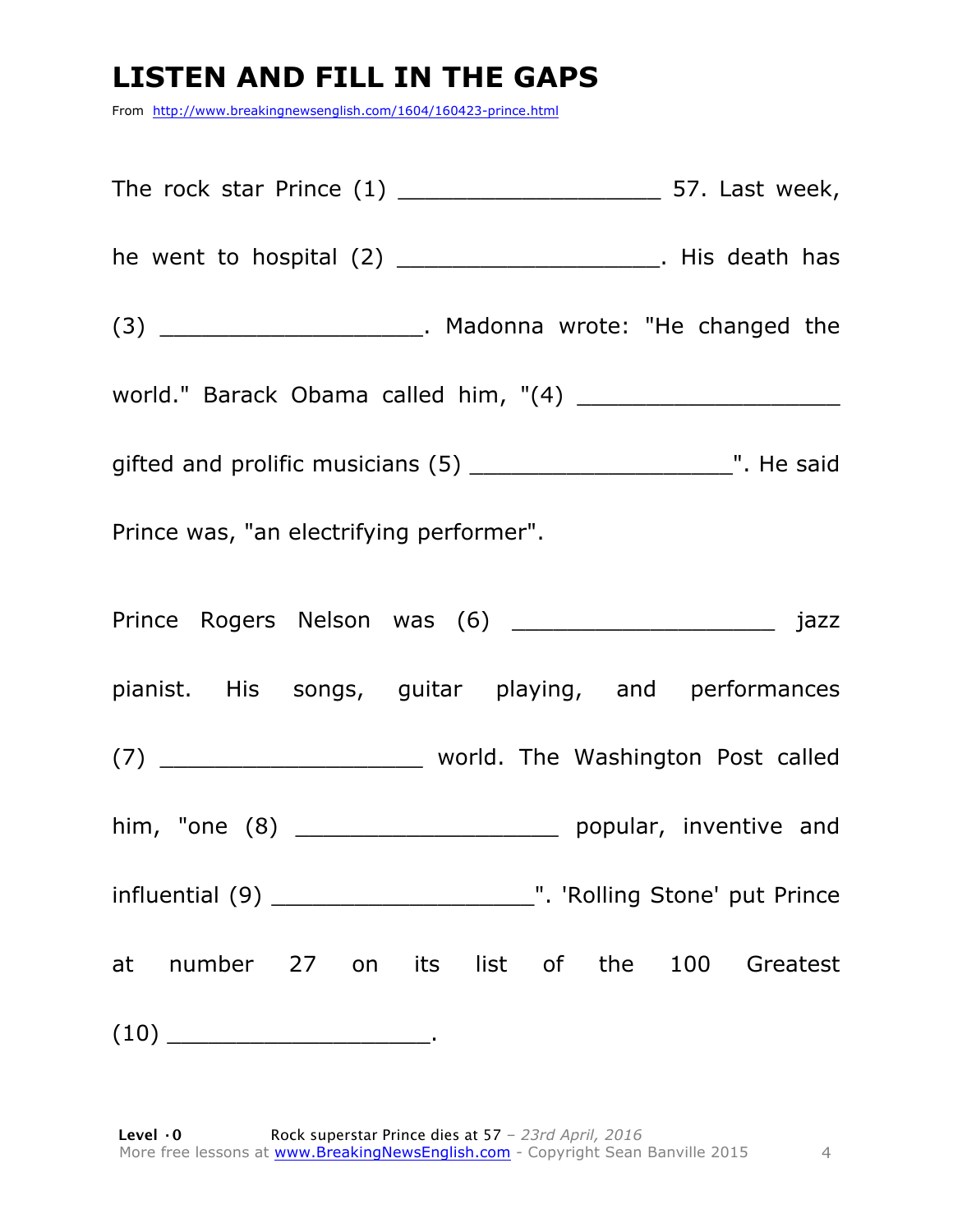# **PUT A SLASH ( / )WHERE THE SPACES ARE**

From http://www.breakingnewsenglish.com/1604/160423-prince.html

TherockstarPrincehasdied,aged57.Lastweek,hewenttohospitalwith

theflu.Hisdeathhasshockedtheworld.Madonnawrote:"Hechangedth

eworld."BarackObamacalledhim,"oneofthemostgiftedandprolificmu

siciansofourtime".HesaidPrincewas,"anelectrifyingperformer".Princ

eRogersNelsonwasthesonofajazzpianist.Hissongs,guitarplaying,a

ndperformanceschangedthemusicworld.TheWashingtonPostca

lledhim,"oneofthemostpopular,inventiveandinfluentialrecordingarti

sts".'RollingStone'putPrinceatnumber27onitslistofthe100GreatestA

rtistsofAllTime.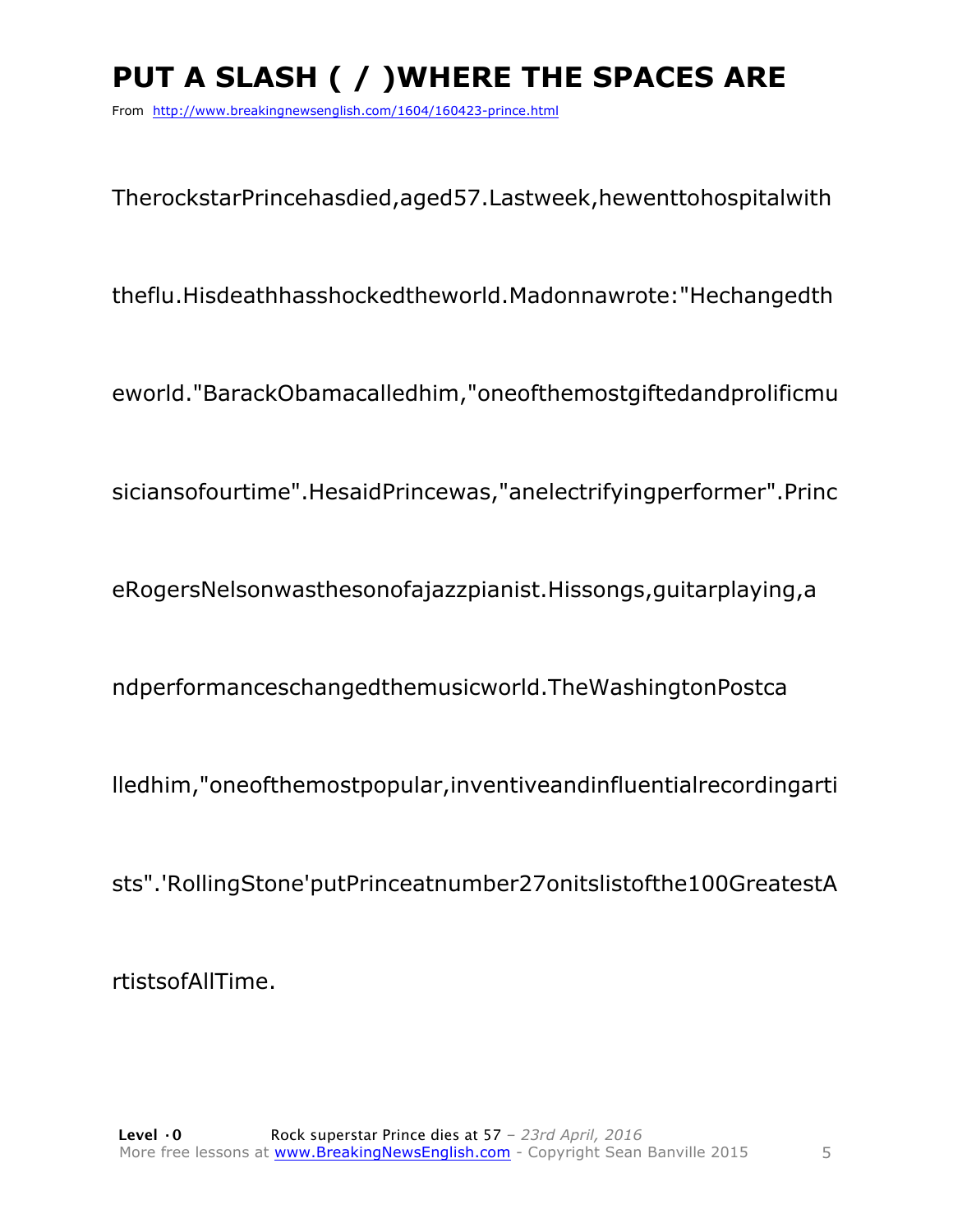### **WRITE QUESTIONS & ASK YOUR PARTNER(S)**

Student A: Do not show these to your speaking partner(s).

| a) |  |  |
|----|--|--|
| b) |  |  |
| c) |  |  |
| d) |  |  |
| e) |  |  |
| f) |  |  |
|    |  |  |

*Rock superstar Prince dies at 57 – 23rd April, 2016* More free lessons at www.BreakingNewsEnglish.com

# **WRITE QUESTIONS & ASK YOUR PARTNER(S)**

-----------------------------------------------------------------------------

Student B: Do not show these to your speaking partner(s).

| a) |  |  |
|----|--|--|
| b) |  |  |
| c) |  |  |
| d) |  |  |
| e) |  |  |
| f) |  |  |
|    |  |  |